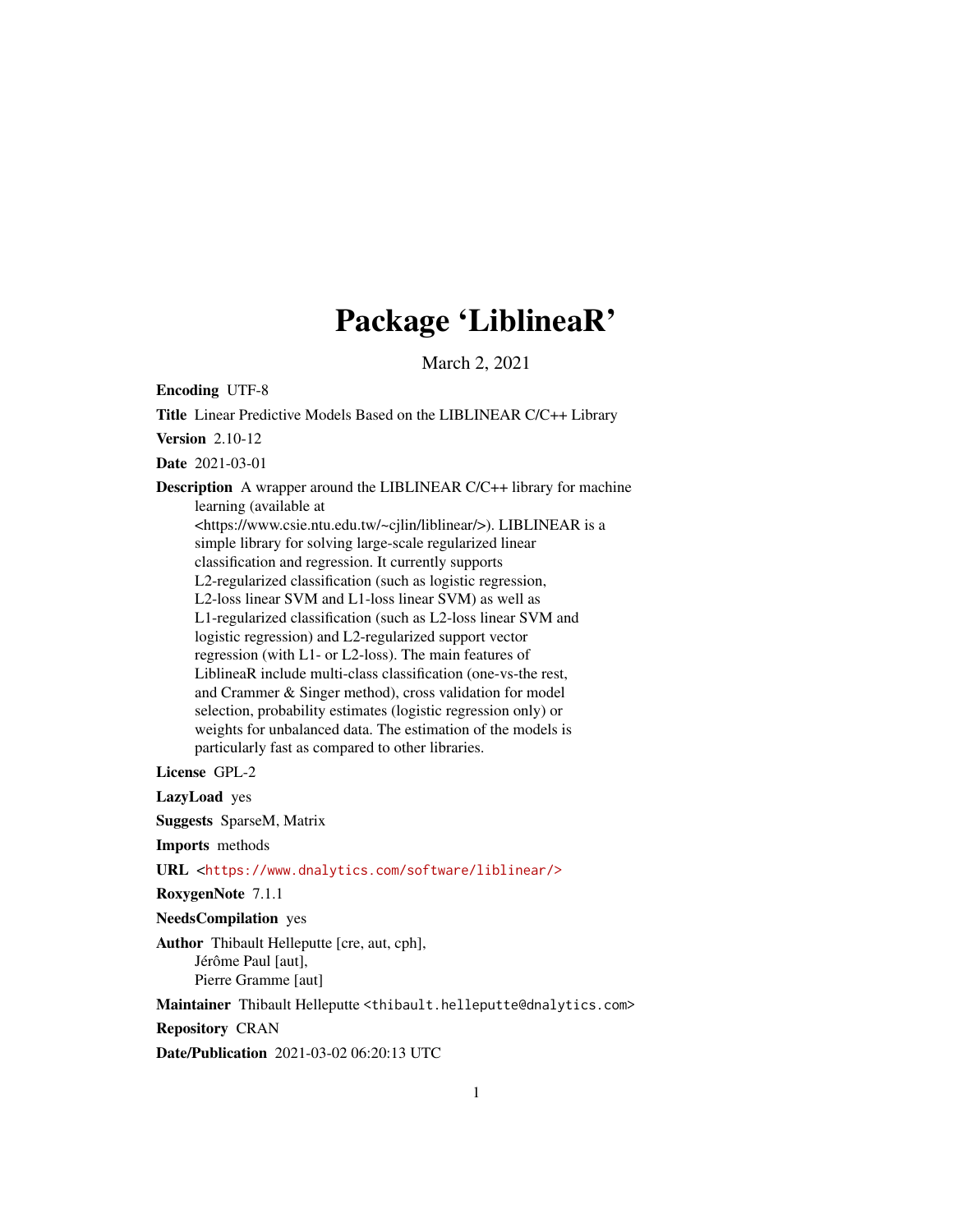# <span id="page-1-0"></span>R topics documented:

#### **Index** [12](#page-11-0)

<span id="page-1-1"></span>

| heuristicC | Fast Heuristics For The Estimation Of the C Constant Of A Support |  |  |
|------------|-------------------------------------------------------------------|--|--|
|            | Vector Machine.                                                   |  |  |

#### Description

heuristicC implements a heuristics proposed by Thorsten Joachims in order to make fast estimates of a convenient value for the C constant used by support vector machines. This implementation only works for linear support vector machines.

#### Usage

heuristicC(data)

#### Arguments

data a nxp data matrix. Each row stands for an example (sample, point) and each column stands for a dimension (feature, variable)

#### Value

A value for the C constant is returned, computed as follows:  $\frac{1}{n} \sum_{i=1}^{n}$  $\sqrt{G[i,i]}$  where  $G = \texttt{data}\% * \%t(\texttt{data})$ 

#### Note

Classification models usually perform better if each dimension of the data is first centered and scaled. If data are scaled, it is better to compute the heuristics on the scaled data as well.

#### Author(s)

Thibault Helleputte <thibault.helleputte@dnalytics.com>

#### References

• T. Joachims *SVM light* (2002) <http://svmlight.joachims.org>

#### See Also

[LiblineaR](#page-2-1)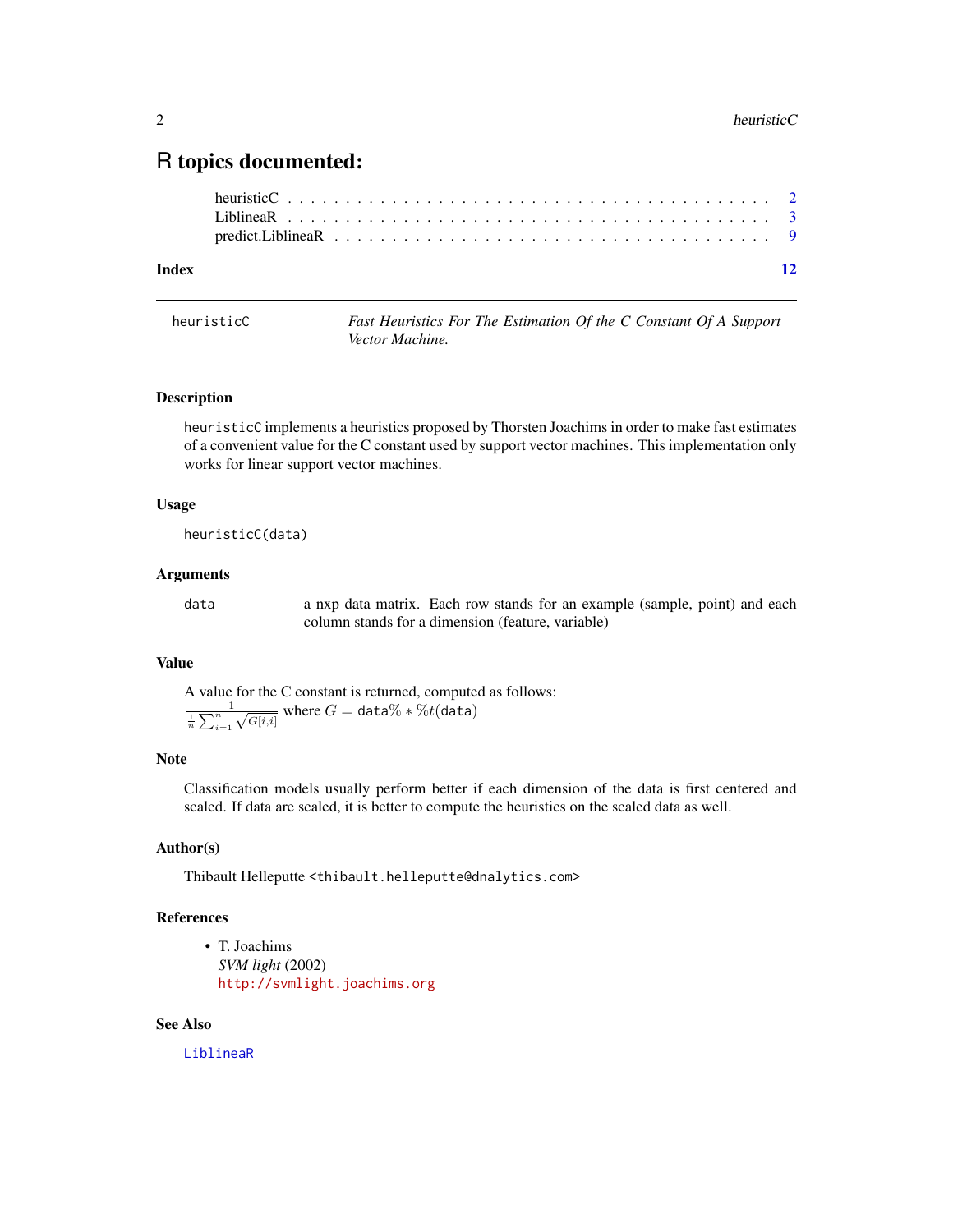#### <span id="page-2-0"></span>LiblineaR 3

#### Examples

data(iris)

```
x=iris[,1:4]y=factor(iris[,5])
train=sample(1:dim(iris)[1],100)
xTrain=x[train,]
xTest=x[-train,]
yTrain=y[train]
yTest=y[-train]
# Center and scale data
s=scale(xTrain,center=TRUE,scale=TRUE)
# Sparse Logistic Regression
t=6co=heuristicC(s)
m=LiblineaR(data=s,labels=yTrain,type=t,cost=co,bias=TRUE,verbose=FALSE)
# Scale the test data
s2=scale(xTest,attr(s,"scaled:center"),attr(s,"scaled:scale"))
# Make prediction
p=predict(m,s2)
# Display confusion matrix
res=table(p$predictions,yTest)
print(res)
# Compute Balanced Classification Rate
BCR=mean(c(res[1,1]/sum(res[,1]),res[2,2]/sum(res[,2]),res[3,3]/sum(res[,3])))
print(BCR)
```
<span id="page-2-1"></span>LiblineaR *Linear predictive models estimation based on the LIBLINEAR C/C++ Library.*

#### Description

LiblineaR allows the estimation of predictive linear models for classification and regression, such as L1- or L2-regularized logistic regression, L1- or L2-regularized L2-loss support vector classification, L2-regularized L1-loss support vector classification and multi-class support vector classification. It also supports L2-regularized support vector regression (with L1- or L2-loss). The estimation of the models is particularly fast as compared to other libraries. The implementation is based on the LIBLINEAR C/C++ library for machine learning.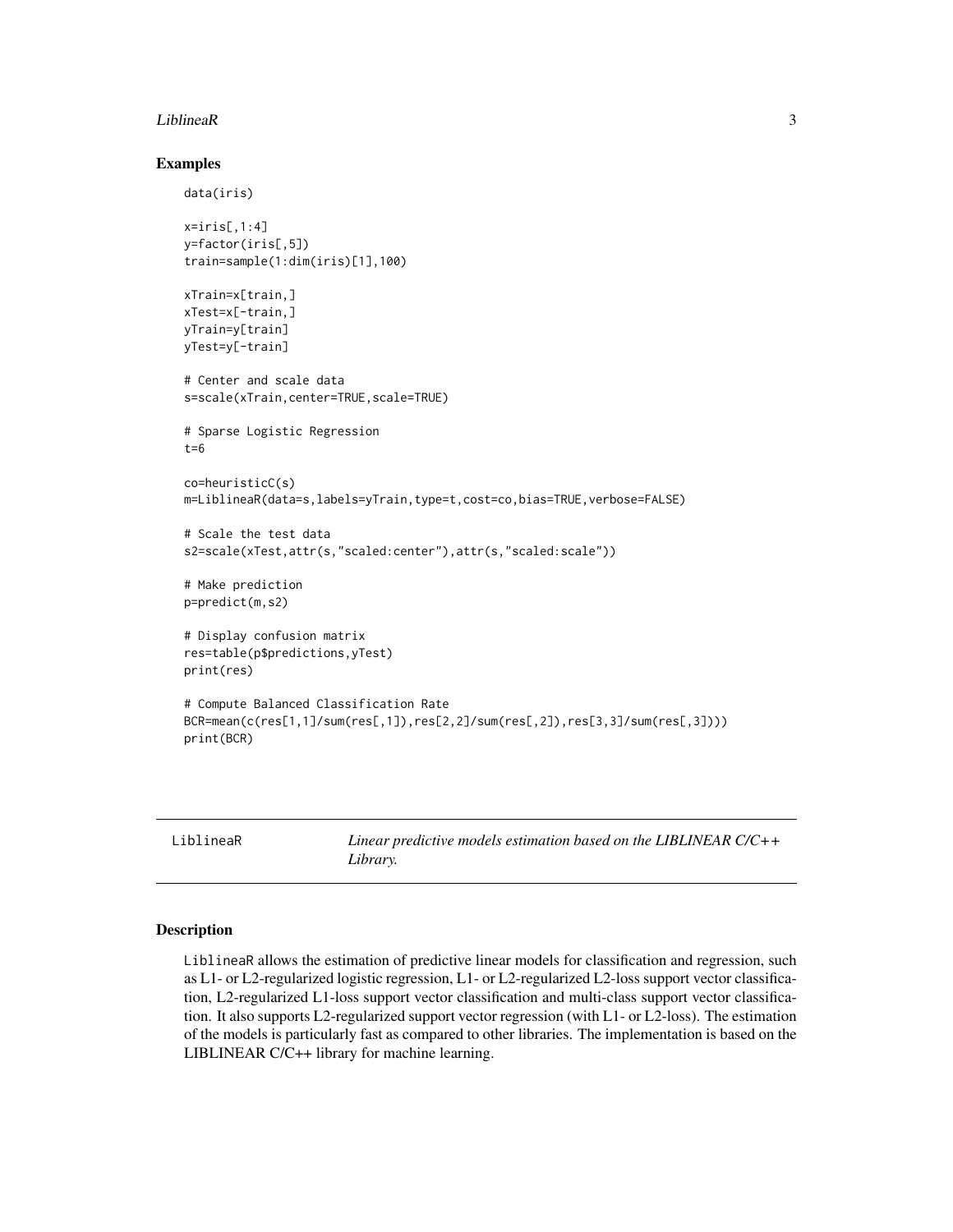4 LiblineaR

#### Usage

```
LiblineaR(
  data,
  target,
  type = \theta,
  cost = 1,epsilon = 0.01,
  svr_eps = NULL,
  bias = 1,
  wi = NULL,cross = 0,
  verbose = FALSE,
  findC = FALSE,useInitC = TRUE,
  ...
```
)

### Arguments

| data   | a nxp data matrix. Each row stands for an example (sample, point) and each<br>column stands for a dimension (feature, variable). Sparse matrices of class ma-<br>trix.csr from package SparseM or sparse matrices of class dgCMatrix or dgR-<br>Matrix from package Matrix are also accepted. Note that C code at the core<br>of LiblineaR package corresponds to a row-based sparse format. Hence, dgC-<br>Matrix inputs are first transformed into dgRMatrix format, which requires small<br>extra computation time.                                                                                                                                                  |
|--------|-------------------------------------------------------------------------------------------------------------------------------------------------------------------------------------------------------------------------------------------------------------------------------------------------------------------------------------------------------------------------------------------------------------------------------------------------------------------------------------------------------------------------------------------------------------------------------------------------------------------------------------------------------------------------|
| target | a response vector for prediction tasks with one value for each of the n rows of<br>data. For classification, the values correspond to class labels and can be a 1xn<br>matrix, a simple vector or a factor. For regression, the values correspond to the<br>values to predict, and can be a 1xn matrix or a simple vector.                                                                                                                                                                                                                                                                                                                                              |
| type   | LiblineaR can produce 10 types of (generalized) linear models, by combining<br>several types of loss functions and regularization schemes. The regularization<br>can be L1 or L2, and the losses can be the regular L2-loss for SVM (hinge loss),<br>L1-loss for SVM, or the logistic loss for logistic regression. The default value<br>for type is 0. See details below. Valid options are:                                                                                                                                                                                                                                                                           |
|        | for multi-class classification $\bullet$ 0 – L2-regularized logistic regression (pri-<br>mal)<br>$\cdot$ 1 – L2-regularized L2-loss support vector classification (dual)<br>• 2 – L2-regularized L2-loss support vector classification (primal)<br>$\bullet$ 3 – L2-regularized L1-loss support vector classification (dual)<br>• 4 – support vector classification by Crammer and Singer<br>$\bullet$ 5 – L1-regularized L2-loss support vector classification<br>$\bullet$ 6 – L1-regularized logistic regression<br>• $7 - L2$ -regularized logistic regression (dual)<br>for regression $\cdot$ 11 - L2-regularized L2-loss support vector regression (pri-<br>mal) |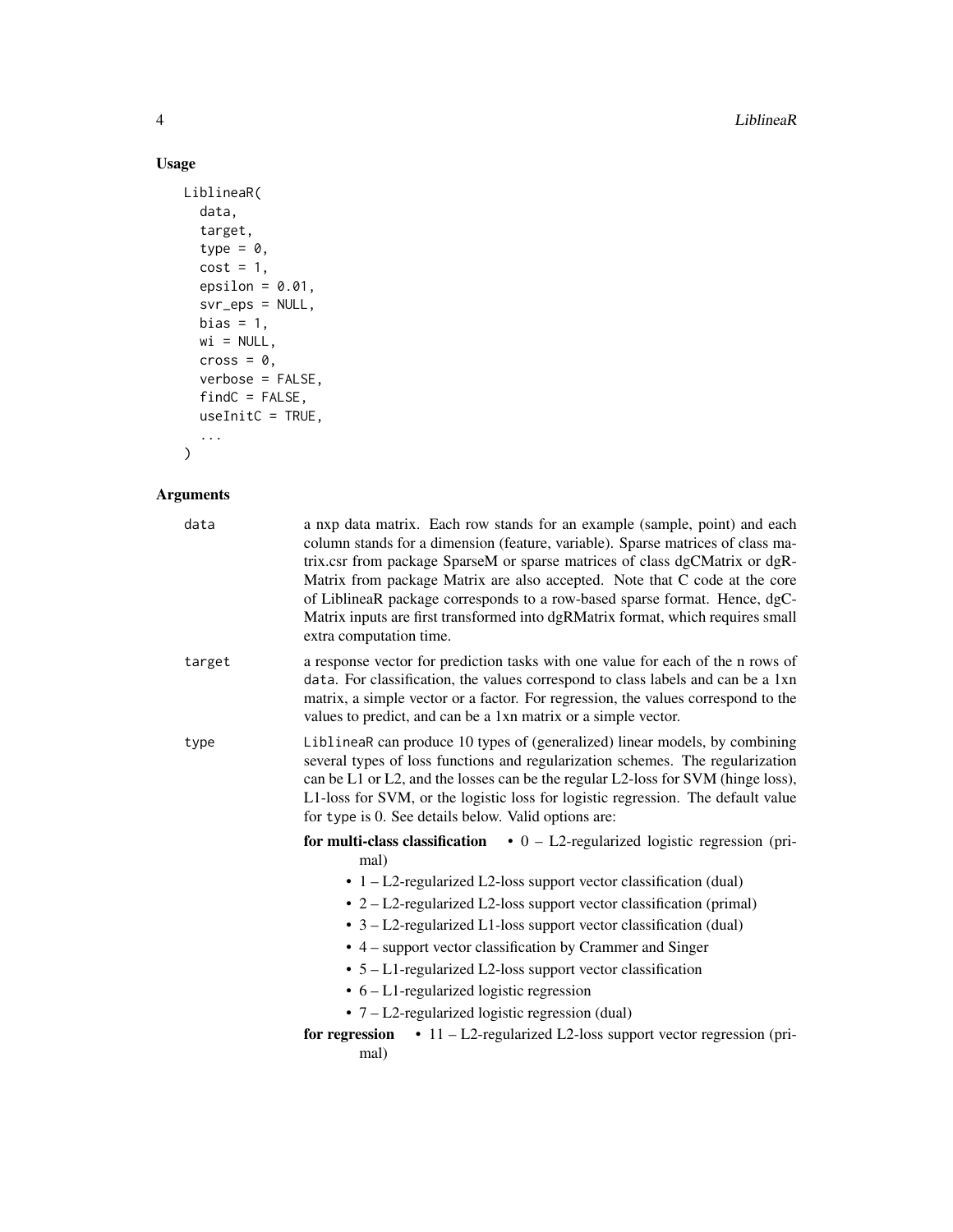|          | • 12 – L2-regularized L2-loss support vector regression (dual)<br>• 13 – L2-regularized L1-loss support vector regression (dual)                                                                                                                                                                                                                                                                                                      |
|----------|---------------------------------------------------------------------------------------------------------------------------------------------------------------------------------------------------------------------------------------------------------------------------------------------------------------------------------------------------------------------------------------------------------------------------------------|
| cost     | cost of constraints violation (default: 1). Rules the trade-off between regulariza-<br>tion and correct classification on data. It can be seen as the inverse of a regular-<br>ization constant. See information on the 'C' constant in details below. A usually<br>good baseline heuristics to tune this constant is provided by the heuristicC<br>function of this package.                                                         |
| epsilon  | set tolerance of termination criterion for optimization. If NULL, the LIBLINEAR<br>defaults are used, which are:                                                                                                                                                                                                                                                                                                                      |
|          | if type is $0, 2, 5$ or $6$ epsilon=0.01                                                                                                                                                                                                                                                                                                                                                                                              |
|          | if type is $1, 3, 4, 7, 12$ or 13 epsilon=0.1                                                                                                                                                                                                                                                                                                                                                                                         |
|          | The meaning of epsilon is as follows:                                                                                                                                                                                                                                                                                                                                                                                                 |
|          | <b>if</b> type is 0 or 2: $ f'(w) _2 \le$ epsilon $\times$ min $(pos, neg)/l \times  f'(w_0) _2$ , where<br>f is the primal function and pos/neg are # of positive/negative data (default<br>0.01)                                                                                                                                                                                                                                    |
|          | <b>if</b> type is 11: $ f'(w) _2 \le$ epsilon $\times  f'(w_0) _2$ , where f is the primal function<br>(default 0.001)                                                                                                                                                                                                                                                                                                                |
|          | if type is 1, 3, 4 or 7: Dual maximal violation $\leq$ epsilon (default 0.1)                                                                                                                                                                                                                                                                                                                                                          |
|          | if type is 5 or 6: $ f'(w) _{\infty} \leq$ epsilon $\times$ min $(pos, neg)/l  f'(w_0) _{\infty}$ , where f<br>is the primal function (default 0.01)                                                                                                                                                                                                                                                                                  |
|          | if type is 12 or 13: $ f'(\alpha) _1 \leq$ epsilon $\times  f'(\alpha_0) _1$ , where f is the dual func-<br>tion (default $0.1$ )                                                                                                                                                                                                                                                                                                     |
| svr_eps  | set tolerance margin (epsilon) in regression loss function of SVR. Not used for<br>classification methods.                                                                                                                                                                                                                                                                                                                            |
| bias     | if bias > 0, instance data becomes [data; bias]; if $\leq$ 0, no bias term added<br>(default 1).                                                                                                                                                                                                                                                                                                                                      |
| Wĺ       | a named vector of weights for the different classes, used for asymmetric class<br>sizes. Not all factor levels have to be supplied (default weight: 1). All compo-<br>nents have to be named according to the corresponding class label. Not used in<br>regression mode.                                                                                                                                                              |
| cross    | if an integer value k>0 is specified, a k-fold cross validation on data is per-<br>formed to assess the quality of the model via a measure of the accuracy. Note<br>that this metric might not be appropriate if classes are largely unbalanced. De-<br>fault is 0.                                                                                                                                                                   |
| verbose  | if TRUE, information are printed. Default is FALSE.                                                                                                                                                                                                                                                                                                                                                                                   |
| findC    | if find C is TRUE runs a cross-validation of cross folds to find the best cost $(C)$<br>value (works only for type 0 and 2). Cross validation is conducted many times<br>under parameters $C = start_C$ , $2*start_C$ , $4*start_C$ , $8*start_C$ , , and finds the<br>best one with the highest cross validation accuracy. The procedure stops when<br>the models of all folds become stable or C reaches the maximal value of 1024. |
| useInitC | if useInitC is TRUE (default) cost is used as the smallest start_C value of the<br>search range (findC has to be TRUE). If useInitC is FALSE, then the procedure<br>calculates a small enough start_C.                                                                                                                                                                                                                                |
|          | for backwards compatibility, parameter labels may be provided instead of<br>target. A warning will then be issued, or an error if both are present. Other<br>extra parameters are ignored.                                                                                                                                                                                                                                            |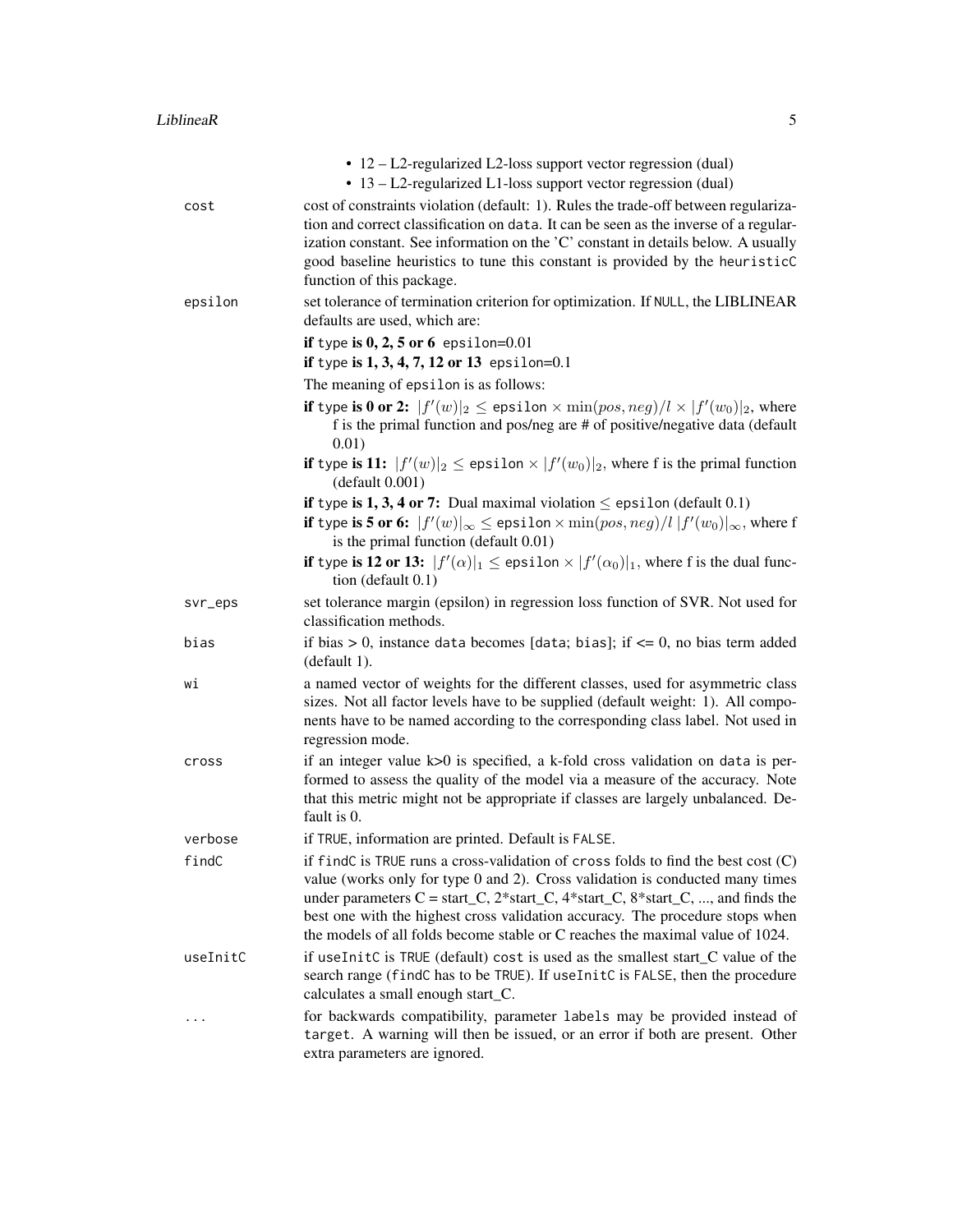#### <span id="page-5-0"></span>Details

For details for the implementation of LIBLINEAR, see the README file of the original  $c/c++$ LIBLINEAR library at <https://www.csie.ntu.edu.tw/~cjlin/liblinear/>.

#### Value

If cross>0, the average accuracy (classification) or mean square error (regression) computed over cross runs of cross-validation is returned.

Otherwise, an object of class "LiblineaR" containing the fitted model is returned, including:

| TypeDetail | A string decsribing the type of model fitted, as determined by type.                                                                                                                                                                                                                                                                                                                                                                                                                                                                                                                                                                                                                                        |
|------------|-------------------------------------------------------------------------------------------------------------------------------------------------------------------------------------------------------------------------------------------------------------------------------------------------------------------------------------------------------------------------------------------------------------------------------------------------------------------------------------------------------------------------------------------------------------------------------------------------------------------------------------------------------------------------------------------------------------|
| Type       | An integer corresponding to type.                                                                                                                                                                                                                                                                                                                                                                                                                                                                                                                                                                                                                                                                           |
| W          | A matrix with the model weights. If bias $>0$ , W contains $p+1$ columns, the last<br>being the bias term. The columns are named according to the names of data, if<br>provided, or "Wx" where "x" ranges from 1 to the number of dimensions. The<br>bias term is named "Bias". If the number of classes is 2, or if in regression mode<br>rather than classification, the matrix only has one row. If the number of classes<br>is $k>2$ (classification), it has k rows. Each row i corresponds then to a linear<br>model discriminating between class i and all the other classes. If there are more<br>than 2 classes, rows are named according to the class i which is opposed to the<br>other classes. |
| Bias       | The value of bias                                                                                                                                                                                                                                                                                                                                                                                                                                                                                                                                                                                                                                                                                           |
| ClassNames | A vector containing the class names. This entry is not returned in case of regres-<br>sion models.                                                                                                                                                                                                                                                                                                                                                                                                                                                                                                                                                                                                          |

#### Note

Classification models usually perform better if each dimension of the data is first centered and scaled.

#### Author(s)

Thibault Helleputte <thibault.helleputte@dnalytics.com> and Jerome Paul <jerome.paul@dnalytics.com> and Pierre Gramme. Based on C/C++-code by Chih-Chung Chang and Chih-Jen Lin

#### References

• For more information on LIBLINEAR itself, refer to: R.-E. Fan, K.-W. Chang, C.-J. Hsieh, X.-R. Wang, and C.-J. Lin. *LIBLINEAR: A Library for Large Linear Classification,* Journal of Machine Learning Research 9(2008), 1871-1874. <https://www.csie.ntu.edu.tw/~cjlin/liblinear/>

#### See Also

[predict.LiblineaR](#page-8-1), [heuristicC](#page-1-1)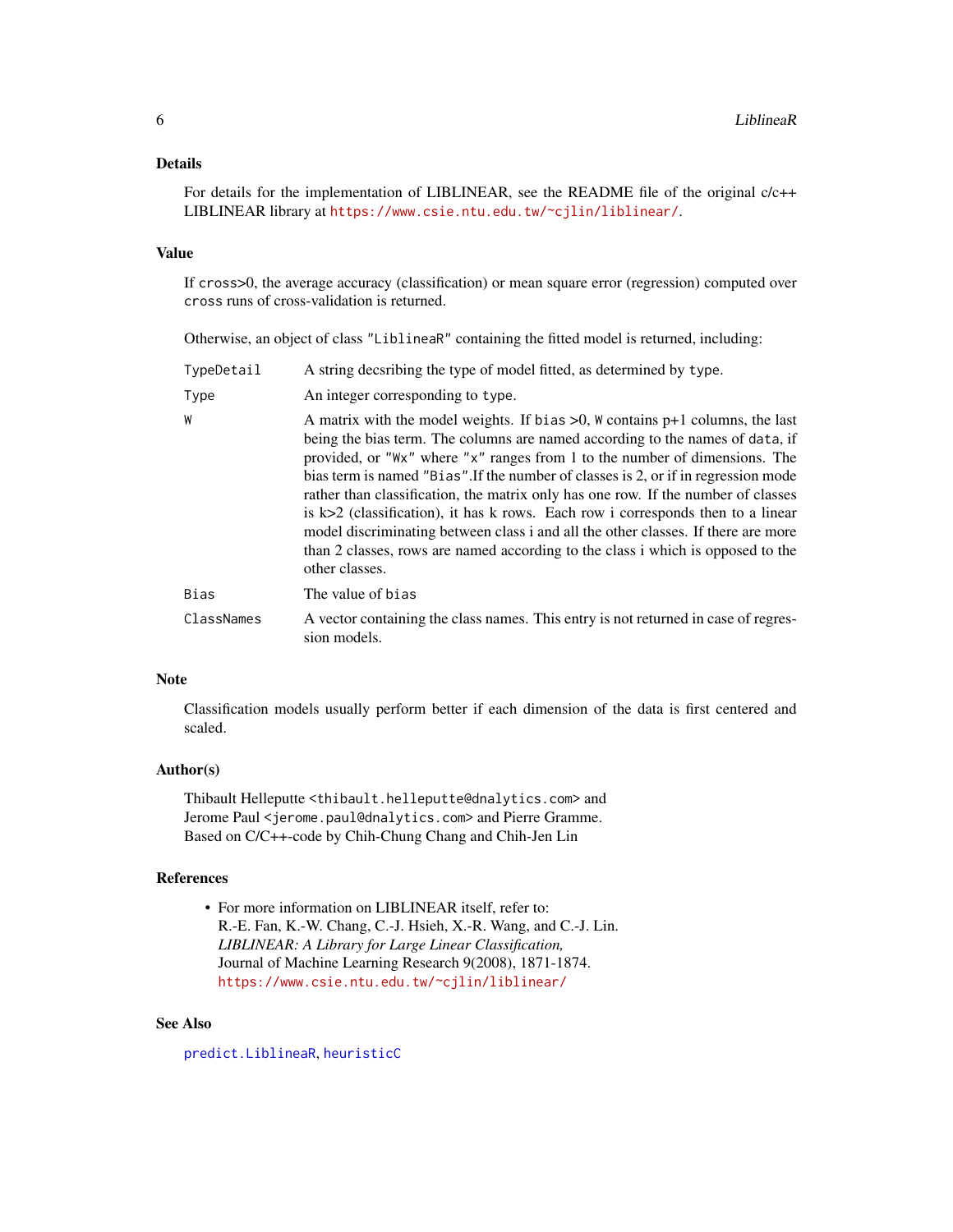#### LiblineaR 7

#### Examples

```
data(iris)
attach(iris)
x=iris[,1:4]
y=factor(iris[,5])
train=sample(1:dim(iris)[1],100)
xTrain=x[train,]
xTest=x[-train,]
yTrain=y[train]
yTest=y[-train]
# Center and scale data
s=scale(xTrain,center=TRUE,scale=TRUE)
# Find the best model with the best cost parameter via 10-fold cross-validations
tryTypes=c(0:7)
tryCosts=c(1000,1,0.001)
bestCost=NA
bestAcc=0
bestType=NA
for(ty in tryTypes){
for(co in tryCosts){
acc=LiblineaR(data=s,target=yTrain,type=ty,cost=co,bias=1,cross=5,verbose=FALSE)
cat("Results for C=",co," : ",acc," accuracy.\n",sep="")
if(acc>bestAcc){
bestCost=co
bestAcc=acc
bestType=ty
}
}
}
cat("Best model type is:",bestType,"\n")
cat("Best cost is:",bestCost,"\n")
cat("Best accuracy is:",bestAcc,"\n")
# Re-train best model with best cost value.
m=LiblineaR(data=s,target=yTrain,type=bestType,cost=bestCost,bias=1,verbose=FALSE)
# Scale the test data
s2=scale(xTest,attr(s,"scaled:center"),attr(s,"scaled:scale"))
# Make prediction
pr=FALSE
if(bestType==0 || bestType==7) pr=TRUE
p=predict(m,s2,proba=pr,decisionValues=TRUE)
# Display confusion matrix
```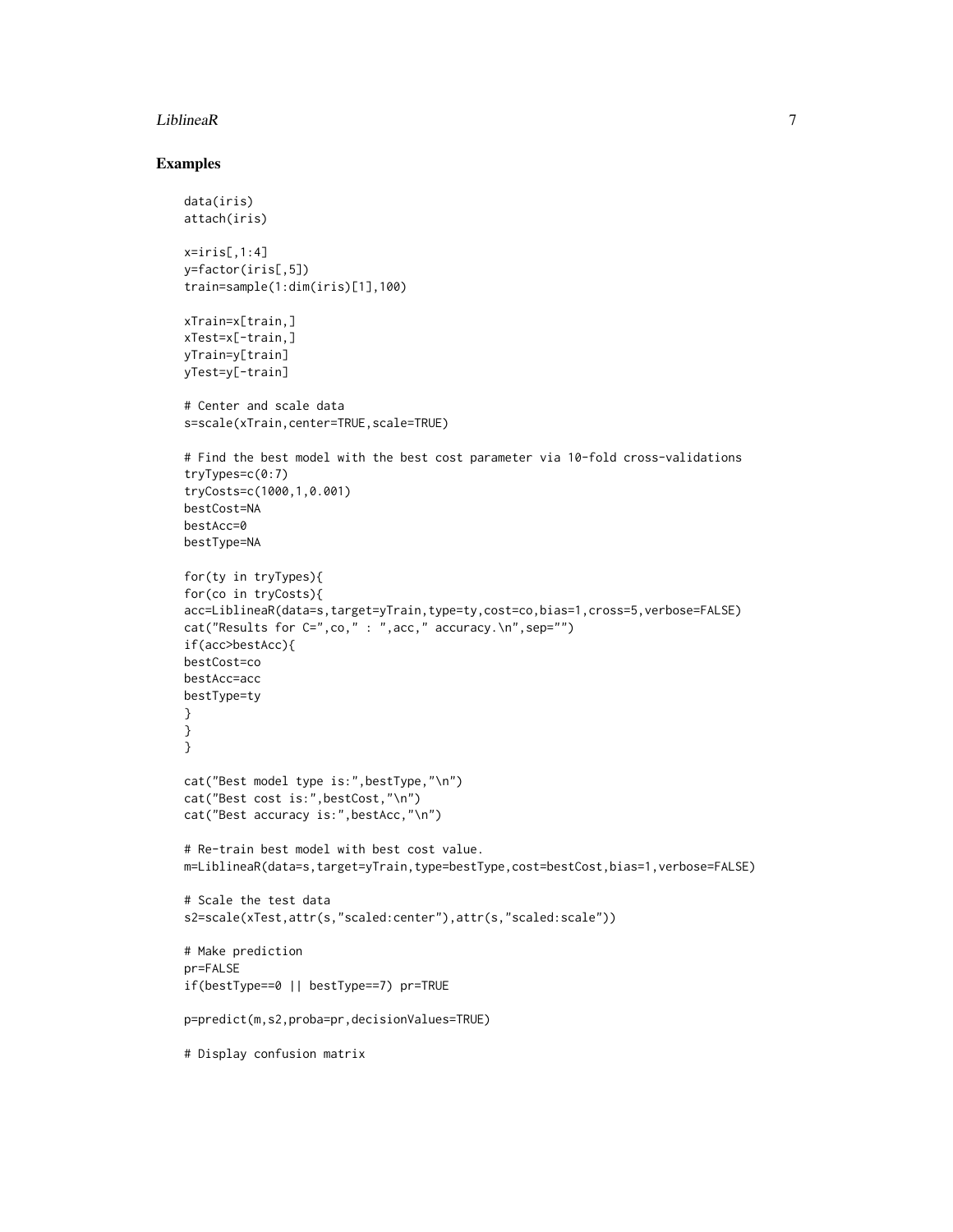#### 8 **S Liblinear Example 1 C Library Example 1 C Liblinear Example 1 C Liblinear Example 1 C Liblinear**

```
res=table(p$predictions,yTest)
print(res)
# Compute Balanced Classification Rate
BCR=mean(c(res[1,1]/sum(res[,1]),res[2,2]/sum(res[,2]),res[3,3]/sum(res[,3])))
print(BCR)
#' #############################################
# Example of the use of a sparse matrix of class matrix.csr :
if(require(SparseM)){
 # Sparsifying the iris dataset:
 iS=apply(iris[,1:4],2,function(a){a[a<quantile(a,probs=c(0.25))]=0;return(a)})
 irisSparse<-as.matrix.csr(iS)
 # Applying a similar methodology as above:
 xTrain=irisSparse[train,]
 xTest=irisSparse[-train,]
 # Re-train best model with best cost value.
m=LiblineaR(data=xTrain,target=yTrain,type=bestType,cost=bestCost,bias=1,verbose=FALSE)
 # Make prediction
p=predict(m,xTest,proba=pr,decisionValues=TRUE)
# Display confusion matrix
res=table(p$predictions,yTest)
print(res)
}
#' #############################################
# Example of the use of a sparse matrix of class dgCMatrix :
if(require(Matrix)){
 # Sparsifying the iris dataset:
 iS=apply(iris[,1:4],2,function(a){a[a<quantile(a,probs=c(0.25))]=0;return(a)})
 irisSparse<-as(iS,"sparseMatrix")
 # Applying a similar methodology as above:
 xTrain=irisSparse[train,]
 xTest=irisSparse[-train,]
 # Re-train best model with best cost value.
m=LiblineaR(data=xTrain,target=yTrain,type=bestType,cost=bestCost,bias=1,verbose=FALSE)
 # Make prediction
 p=predict(m,xTest,proba=pr,decisionValues=TRUE)
```
# Display confusion matrix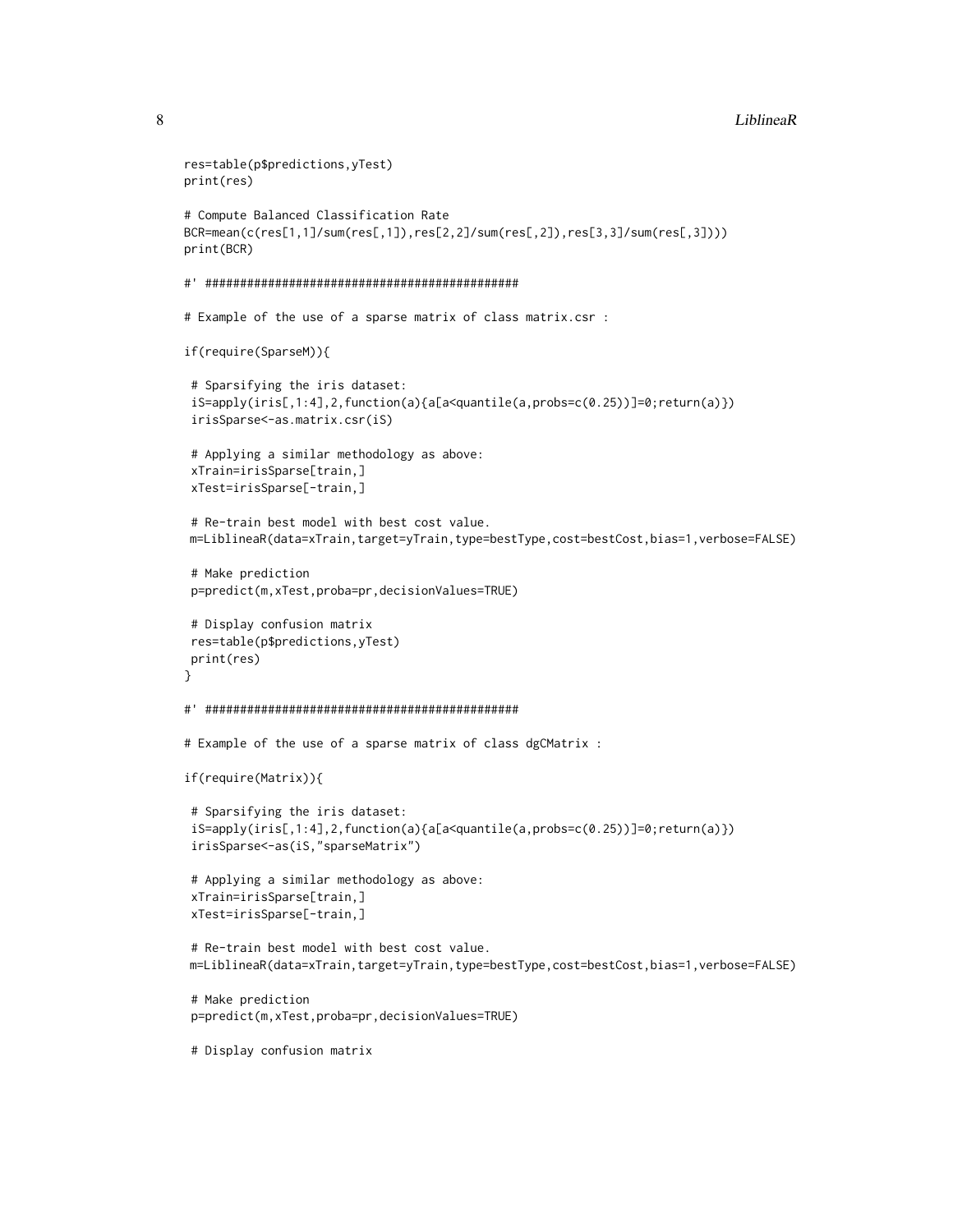```
res=table(p$predictions,yTest)
print(res)
}
#############################################
# Try regression instead, to predict sepal length on the basis of sepal width and petal width:
xTrain=iris[c(1:25,51:75,101:125),2:3]
yTrain=iris[c(1:25,51:75,101:125),1]
xTest=iris[c(26:50,76:100,126:150),2:3]
yTest=iris[c(26:50,76:100,126:150),1]
```

```
# Center and scale data
s=scale(xTrain,center=TRUE,scale=TRUE)
```

```
# Estimate MSE in cross-vaidation on a train set
MSECross=LiblineaR(data = s, target = yTrain, type = 13, cross = 10, svr_eps=.01)
```

```
# Build the model
m=LiblineaR(data = s, target = yTrain, type = 13, cross=0, svr_eps=.01)
```

```
# Test it, after test data scaling:
s2=scale(xTest,attr(s,"scaled:center"),attr(s,"scaled:scale"))
pred=predict(m,s2)$predictions
MSETest=mean((yTest-pred)^2)
```

```
# Was MSE well estimated?
print(MSETest-MSECross)
```

```
# Distribution of errors
print(summary(yTest-pred))
```
<span id="page-8-1"></span>predict.LiblineaR *Predictions with LiblineaR model*

#### Description

The function applies a model (classification or regression) produced by the LiblineaR function to every row of a data matrix and returns the model predictions.

#### Usage

```
## S3 method for class 'LiblineaR'
predict(object, newx, proba = FALSE, decisionValues = FALSE, ...)
```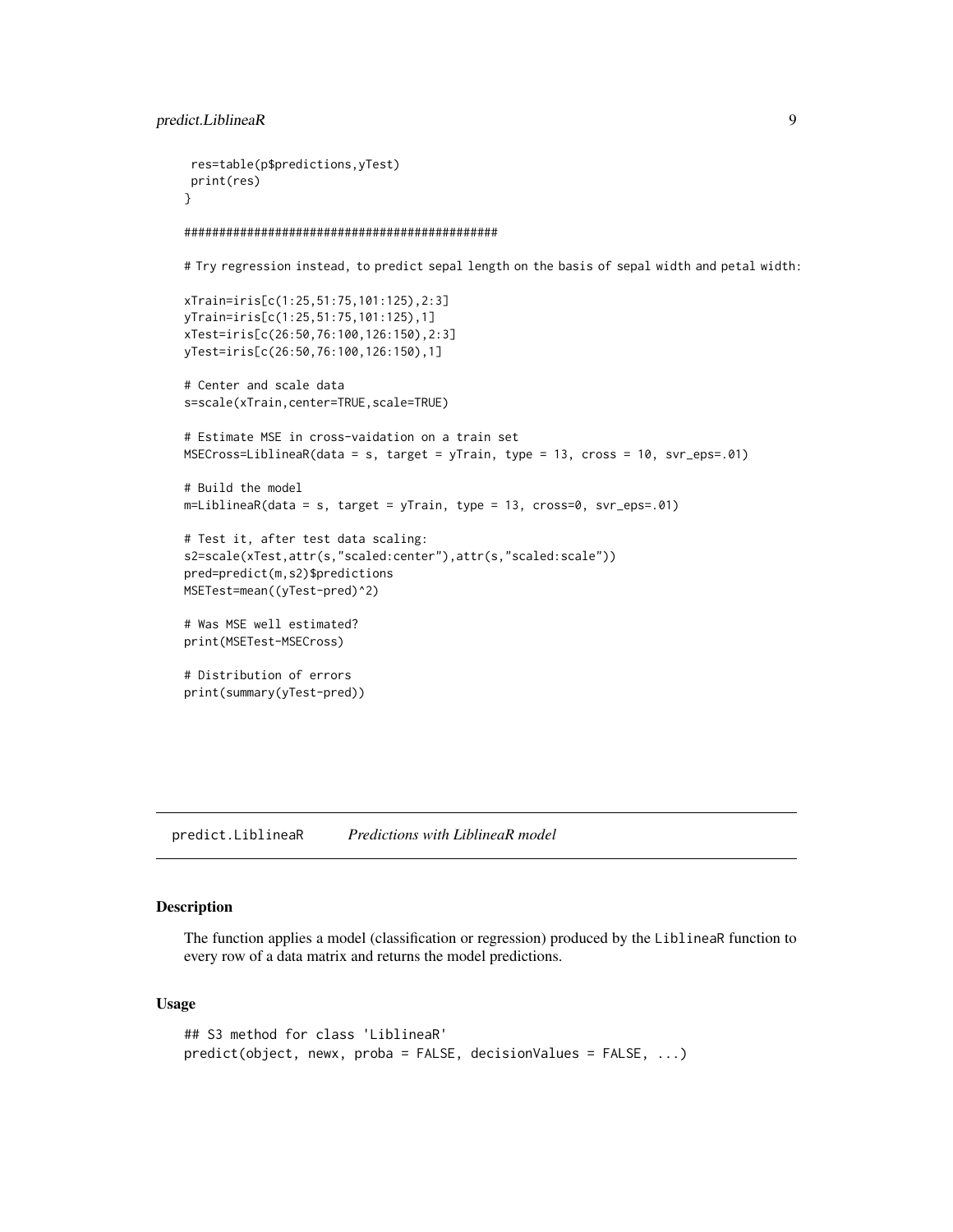#### Arguments

| Object of class "LiblineaR", created by LiblineaR.                                                                                                                                                                                                                                                                                                                                                                                                                             |
|--------------------------------------------------------------------------------------------------------------------------------------------------------------------------------------------------------------------------------------------------------------------------------------------------------------------------------------------------------------------------------------------------------------------------------------------------------------------------------|
| An n x p matrix containing the new input data. A vector will be transformed<br>to a n x 1 matrix. Sparse matrices of class matrix csr from package SparseM<br>or sparse matrices of class dgCMatrix or dgRMatrix from package Matrix are<br>also accepted. Note that C code at the core of LiblineaR package corresponds to<br>a row-based sparse format. Hence, dgCMatrix inputs are first transformed into<br>dgRMatrix format, which requires small extra computation time. |
| Logical indicating whether class probabilities should be computed and returned.<br>Only possible if the model was fitted with type=0, type=6 or type=7, i.e. a<br>Logistic Regression. Default is FALSE.                                                                                                                                                                                                                                                                       |
| decision Values Logical indicating whether model decision values should be computed and re-<br>turned. Only possible for classification models $(type<10)$ . Default is FALSE.<br>Currently not used                                                                                                                                                                                                                                                                           |
|                                                                                                                                                                                                                                                                                                                                                                                                                                                                                |

#### Value

By default, the returned value is a list with a single entry:

- If proba is set to TRUE, and the model is a logistic regression, an additional entry is returned:
- probabilities An n x k matrix (k number of classes) of the class probabilities. The columns of this matrix are named after class labels.

If decisionValues is set to TRUE, and the model is not a regression model, an additional entry is returned:

decisionValues An n x k matrix (k number of classes) of the model decision values. The columns of this matrix are named after class labels.

#### Note

If the data on which the model has been fitted have been centered and/or scaled, it is very important to apply the same process on the newx data as well, with the scale and center values of the training data.

#### Author(s)

Thibault Helleputte <thibault.helleputte@dnalytics.com> and Jerome Paul <jerome.paul@dnalytics.com> and Pierre Gramme. Based on C/C++-code by Chih-Chung Chang and Chih-Jen Lin

#### References

• For more information on LIBLINEAR itself, refer to: R.-E. Fan, K.-W. Chang, C.-J. Hsieh, X.-R. Wang, and C.-J. Lin. *LIBLINEAR: A Library for Large Linear Classification,* Journal of Machine Learning Research 9(2008), 1871-1874. <https://www.csie.ntu.edu.tw/~cjlin/liblinear/>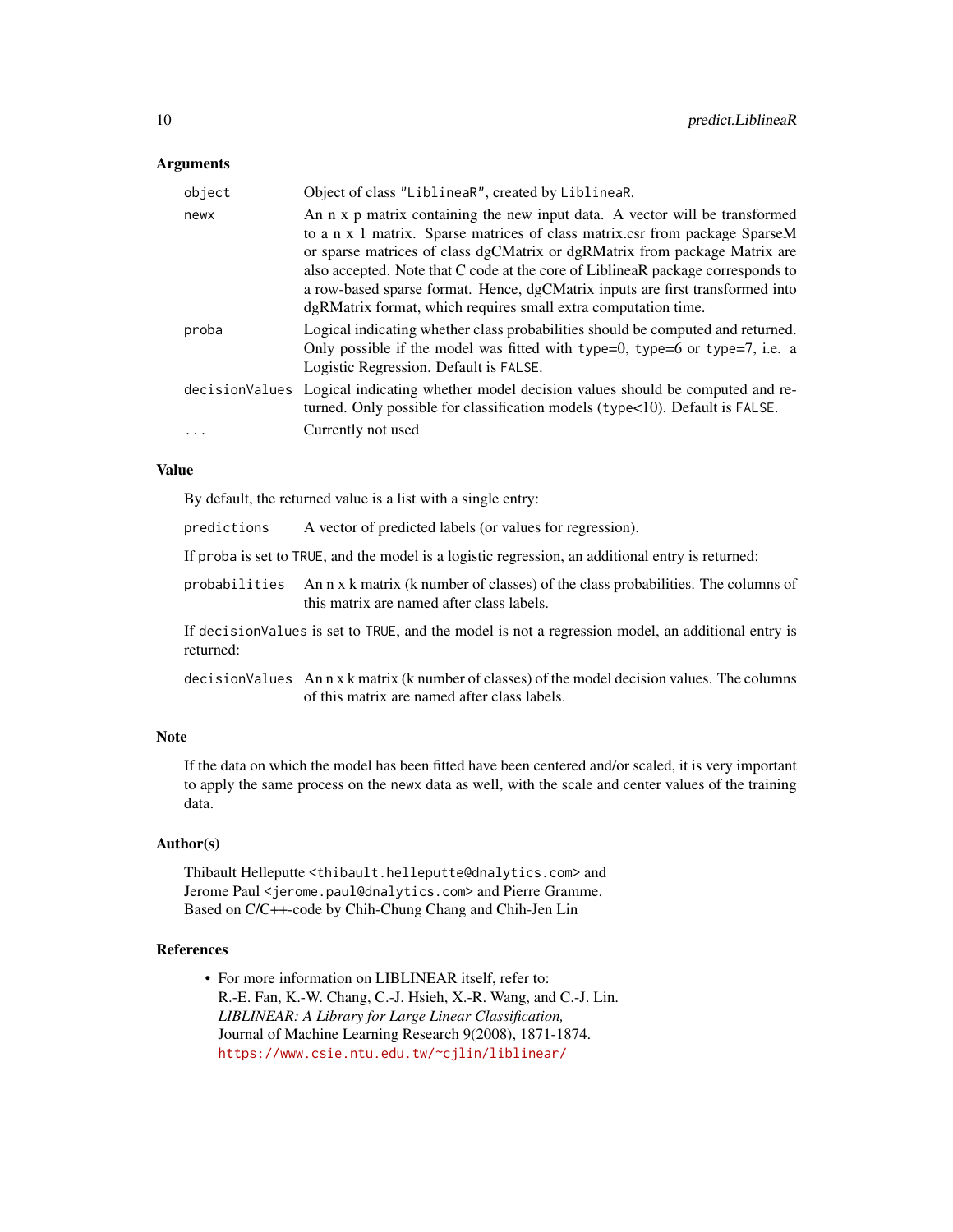<span id="page-10-0"></span>predict.LiblineaR 11

#### See Also

[LiblineaR](#page-2-1)